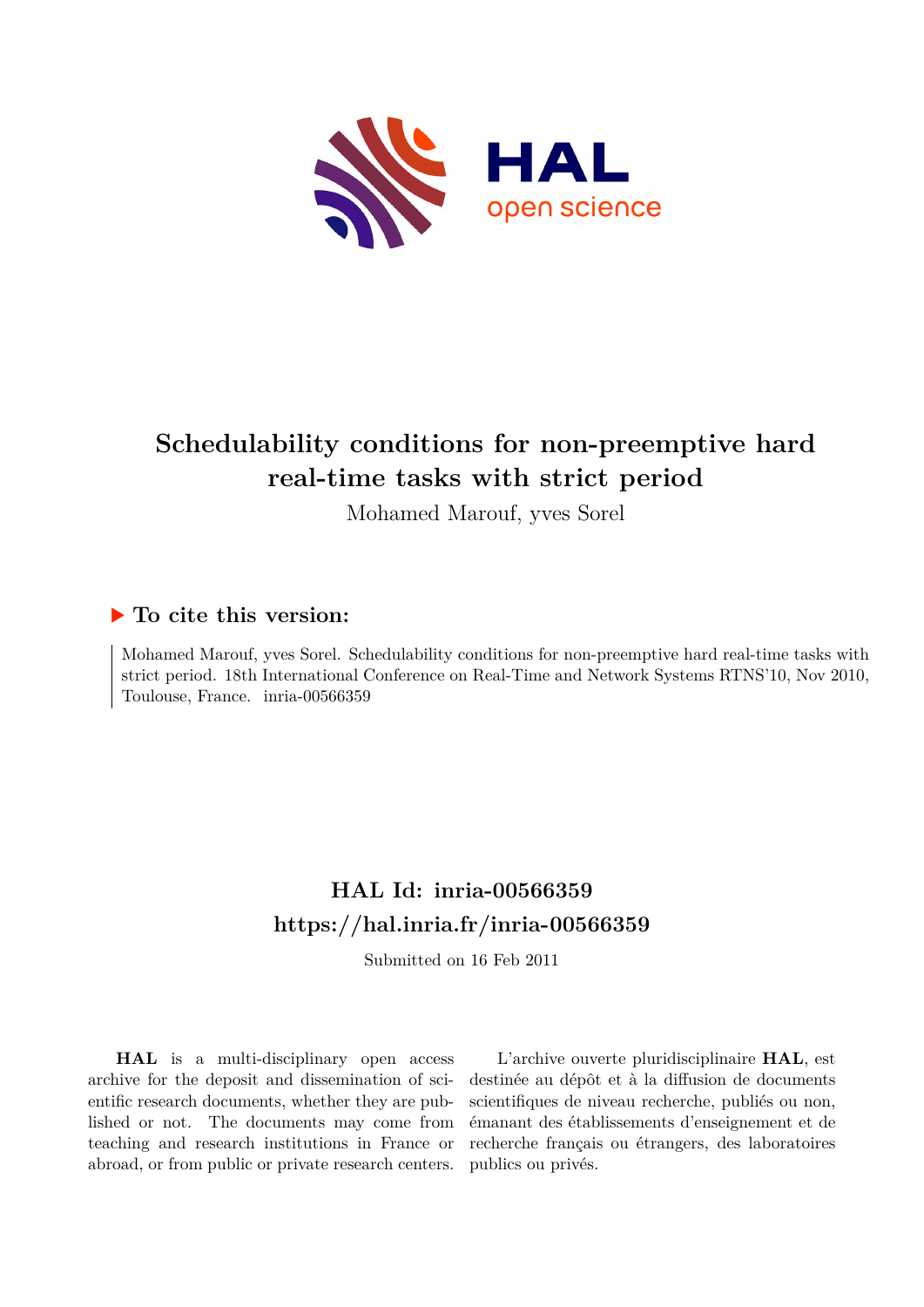## Schedulability conditions for non-preemptive hard real-time tasks with strict period

Mohamed MAROUF INRIA Rocquencourt Domaine de Voluceau BP 105 78153 Le Chesnay Cedex - France Email: mohamed.marouf@inria.fr

#### Abstract

*Partial answers have been provided in the real-time literature to the question whether preemptive systems are better than non-preemptive systems. This question has been investigated by many authors according to several points of view and it still remains open. Compared to preemptive real-time scheduling, non-preemptive real-time scheduling and the corresponding schedulability analyses have received considerable less attention in the research community. However, non-preemptive scheduling is widely used in industry, and it may be preferable to preemptive scheduling for numerous reasons. This approach is specially well suited in the case of hard real-time systems on the one hand where missing deadlines leads to catastrophic situations, and on the other hand where resources must not be wasted. In this paper, we firstly present the non-preemptive model of task with strict period, then we propose a schedulability condition for a set of such tasks, and finally we give a scheduling heuristic based on this condition.*

## 1 Introduction

The main goal of hard real-time systems is to guarantee the schedulability of the task set on an uniprocessor platform so that each task completes its execution within its deadline. After the pioneering work of Liu and Layland [1], a lot of works has been done in the area of hard real-time scheduling to analyze and predict the schedulability of a preemptive task set under different scheduling policies and several task models. Although preemptive sheduling is more efficient than non-preemptive scheduling, this latter is important for a variety of reasons. Nonpreemptive scheduling algorithms are easier to implement than preemptive algorithms, and can exhibit lower overhead at run-time. Preemption destroys program locality and affects the cache behavior, making the execution times more difficult to characterize and predict [2, 3].

Although, some works allow the computation of the exact cost of preemptions in the scheduling analysis [4],

Yves SOREL INRIA Rocquencourt Domaine de Voluceau BP 105 78153 Le Chesnay Cedex - France Email: yves.sorel@inria.fr

usually this cost is approximated as stated by Liu and Layland [1]. This approximation may lead to incorrect behaviour during the real-time execution of the tasks or at least a waste of resources due to the WCET and memory margins the designer must take. In the same vein the overhead of preemptive scheduling algorithms is more difficult to characterize and predict than the one of non-preemptive scheduling algorithms. Since scheduling overhead is often ignored in scheduling models, an implementation of a non-preemptive scheduler will be closer to the formal model than an implementation of a preemptive scheduler. In this case, the cost of the scheduler itself could be taken into account in schedulability conditions. Nonpreemptive scheduling on a uniprocessor naturally guarantees exclusive access to shared resources and data, thus eliminating both the need for synchronization and its associated overhead. In control applications, the input-output delay and jitter are minimized for all tasks when using a non-preemptive scheduling discipline, since the interval between the start and end times is always equal to the task computation time [5]. This simplifies the techniques for delay compensation in the control design. In many practical real-time scheduling problems involving I/O scheduling, properties of device hardware and software either make preemption impossible of prohibitively expensive [6]. For these reasons, designers often use nonpreemptive approaches even if the theoretical results do not extend easily to them [7].

In hard real-time systems some sensors and actuators have accurate periods. In order to produce (resp. receive) data at the right period the corresponding real-time tasks must have strict periods. Strict period means that if the task  $\tau_i$  has the period  $T_i$  then  $\forall j \in \mathbb{N}, S_i^{j+1} - S_i^j = T_i$ [8], where  $\tau_i^j$  and  $\tau_i^{j+1}$  are respectively the  $i^{th}$  and the  $(i + 1)<sup>th</sup>$  repetitions of the task  $\tau_i$  that we call instances, and  $S_i^j$  and  $S_i^{j+1}$  are respectively their start times. On the other hand, these sensor and actuator tasks always cooperate with other tasks the periods of which may be strict or not. In this paper, in order to simplify the problem, we shall assume that all the periods are strict rather than a mixture of strict and non strict periods. In order to schedule a set of non-preemptive strict periodic tasks, it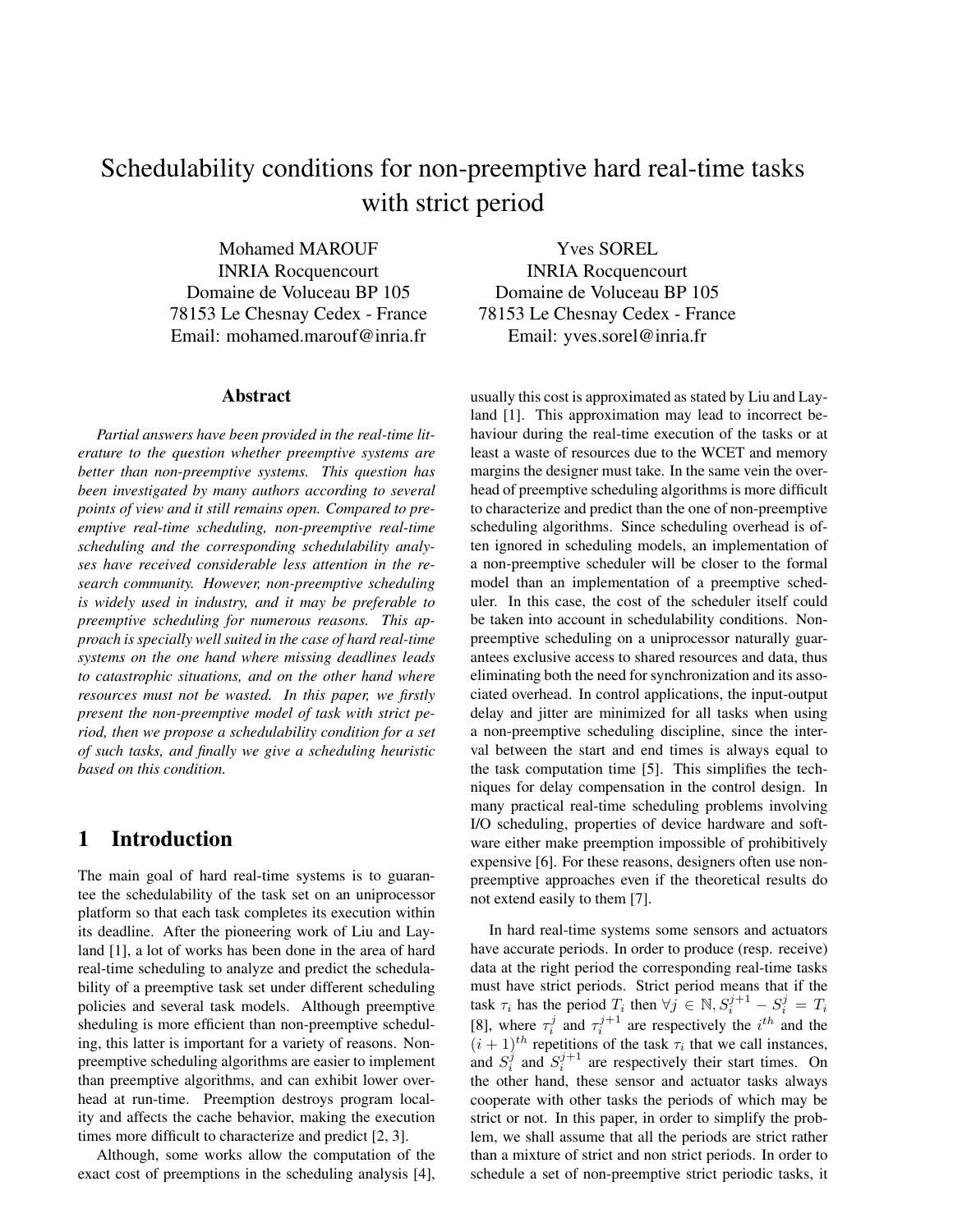is enough to study the behaviors of these tasks for a time interval equal to the least common multiple (LCM), called the hyper-period [9].

It exists a lot of uniprocessor schedulability analyses based on scheduling algorithms like RM and EDF, but as they deal with non strict periods, their schedulability conditions become at least a necessary conditions in the case of strict periods.

This paper is organized as follows: in section 2 we present the related work. Section 3 is devoted to the schedulability analysis: we start by presenting the model of tasks then we propose a schedulability analysis through several theorems and corollaries. Section 4 gives a scheduling heuristic, and finally, section 5 presents a conclusion and further work.

## 2 Related work

Preemption related problems have received considerable attention in the real-time community. For example it exists a lot of uniprocessor schedulability conditions for popular algorithms like RM and EDF [1]. Unfortunately, these schedulability conditions become, at best, necessary conditions [10] in the non-preemptive case. However, non-preemption related problems must not be ignored since their resolutions may have great advantages in term of schedulability as pointed out previously. On the other hand these problems are NP-Hard in the strong sense as Jeffay, Stanat and Martel [6] showed. Baruah and Chakraborty [11] analyzed the schedulability of the nonpreemptive recurring task model and showed that there exists polynomial time approximation algorithms for both preemptive and non-preemptive scheduling. Buttazzo and Cervin [5] used the non-preemptive task model to reduce jitter. A comprehensive schedulability analysis of nonpreemptive systems was performed by George, Rivierre, and Spuri [10]. The main difference between the works previously presented and the works proposed in this paper lies in the type of period we consider. We remind the reader that usually periods are such that the difference between the start times of two task instances may vary whereas it is a constant in our case.

Cucu and al. [12, 13, 14] extended the result given by George and al. [10] in two directions: first when some non-preemptive tasks with strict periods have precedences, and second when multiple pairs of such tasks have latency constraints. These multiple latency constraints also called "end-to-end" constraints, possibly may have themselves precedences. In the same context (nonpreemptive tasks with strict periods and precedences), Kermia and al. gave in [15] a necessary and sufficient schedulability condition for two tasks, which becomes a sufficient condition for more than two tasks.

Eisenbrand and al. proposed a similar works in [16]. They studied the schedulability conditions of tasks which have harmonic periods, i.e., for each pair  $(\tau_i, \tau_j)$ ,  $T_i \mid T_j$ 

or  $T_j | T_i$ . This problem is a particular case of the general problem presented in this paper.

## 3 Schedulability analysis

As the problem of scheduling a set of non-preemptive periodic tasks on an uniprocessor is NP-Hard in the strong sense, we propose a scheduling heuristic based on a local schedulability condition. This local condition assumes that a set of tasks is already scheduled and verifies if a new task added to this set leads to a new schedulable set of tasks.

We start by studying the problem of two tasks, one already scheduled and a new task to be scheduled, then we extend this result for a set of more than two tasks.

#### 3.1 Tasks model

We consider real-time systems of non-preemtive tasks with strict periods. We assume that every task has a deadline equal to its period. A non-preemptive task  $\tau_i$  =  $(C_i, T_i, S_i)$  with the strict period  $T_i$  is characterized by:

- a period  $T_i$  equal to the deadline,
- a worst case execution time  $C_i \leq T_i$ ,
- a start time  $S_i$ .

Afterwards, when the start time is unknown a task  $\tau_i =$  $(C_i, T_i, S_i)$  is denoted by  $\tau_i = (C_i, T_i)$ . We denote by  $S_i$ the start time of the first instance of a task  $\tau_i$ :  $S_i = S_i^1$ .

The figure 1 shows an example of task with strict period.



Figure 1: Model for non-preemptive tasks with strict period

We assume that periods and WCETs are multiple of a unit of time  $U$ , i.e. they are integers representing some cycles of the processor clock. If a task  $\tau_i$  with execution time  $C_i$  is said to start at time unit t, it starts at the beginning of time unit  $t$  and completes at the end of time unit  $t + C_i - 1$ . Reciprocally, a time interval  $[t_1, t_2]$  denotes a set of consecutive time units, given by  $\{t_1, t_1 + 1, ..., t_2\}$ .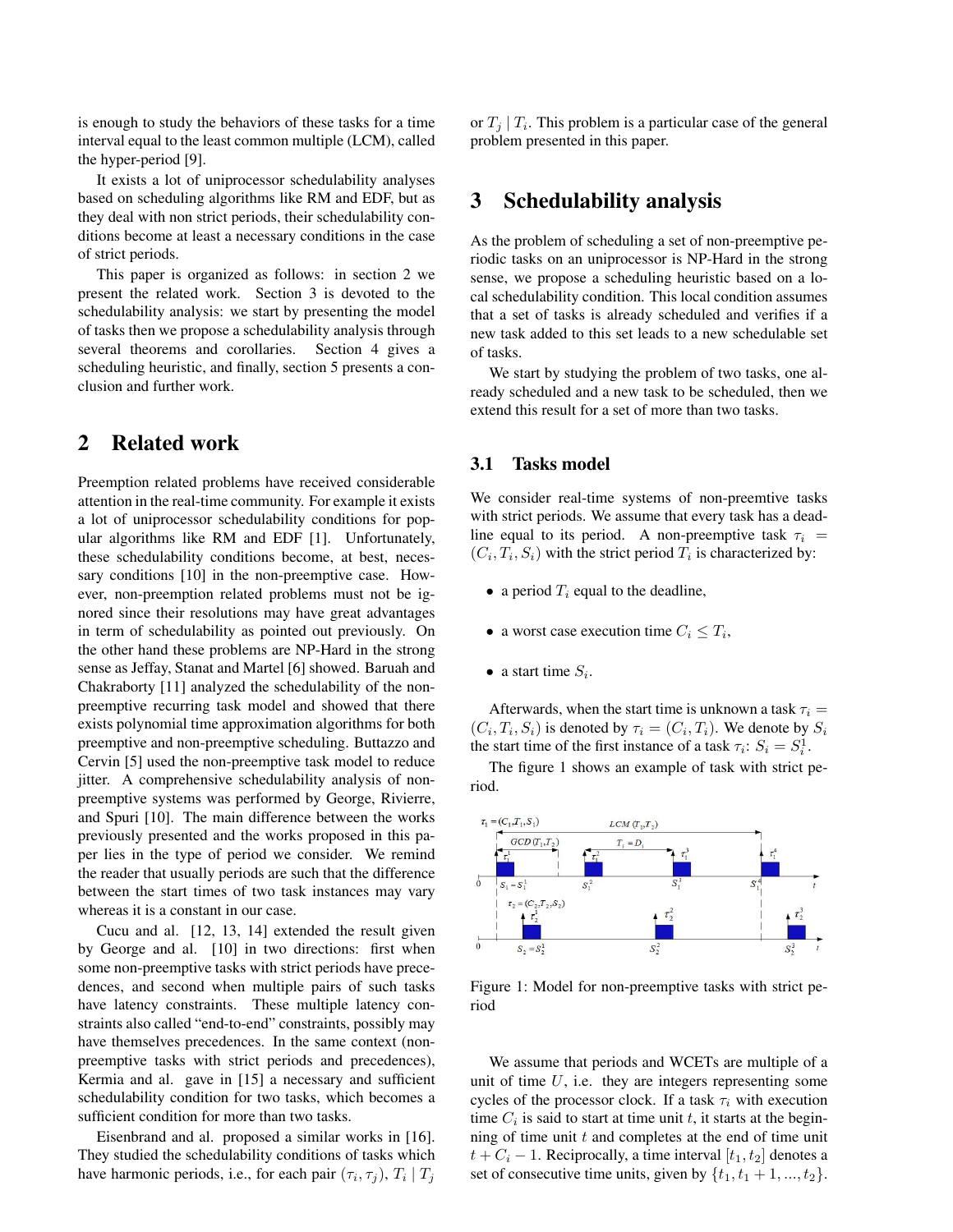#### 3.2 Schedulability analysis of two tasks

Before giving schedulability and non-schedulability conditions for two tasks, we start by introducing some intermediate results.

The next theorem presents a necessary and sufficient condition for the schedulability of two tasks  $\tau_1$  =  $(C_1, T_1, S_1)$  and  $\tau_2 = (C_2, T_2, S_2)$  when the great common divisor (GCD) of the two task periods  $GCD(T_1, T_2)$ is added to the start time  $S_i$ ,  $i = 1, 2$  of a task  $\tau_i$ ,  $i = 1, 2$ .

**Theorem 1** *Two tasks*  $\tau_1 = (C_1, T_1, S_1)$  *and*  $\tau_2 =$  $(C_2, T_2, S_2)$  *are schedulable if and only if the tasks*  $\tau_1 =$  $(C_1, T_1, S_1)$  *and*  $\tau'_2 = (C_2, T_2, S'_2)$  *are schedulable, where*  $S'_2 = S_2 + g$  *and*  $g = GCD(\bar{T}_1, \bar{T}_2)$ *.* 

#### Proof

We start by proving the sufficient condition. We assume that the tasks  $\tau_1 = (C_1, T_1, S_1)$  and  $\tau_2 = (C_2, T_2, S_2)$  are schedulable. Let  $\Delta S_1$  (resp.  $\Delta S_2$ ) be the time interval between the start times of  $\tau_2$  and  $\tau_1$  (resp.  $\tau'_2$  and  $\tau_1$ ):  $\Delta S_1 = S_2 - S_1$  and  $\Delta S_2 = (S_2 + g) - S_1$ . Lets  $\Delta S$  be the time interval between an instance of  $\tau'_2$  and an instance of  $\tau_1$ :  $\Delta S = (S_2' + n \cdot T_2) - (S_1 + m \cdot T_1)$ , where  $n, m \in \mathbb{N}$ .

$$
\Delta S = (S_2 + g + n \cdot T_2) - (S_1 + m \cdot T_1)
$$
  
= (S\_2 - S\_1) + n \cdot T\_2 - m \cdot T\_1 + g  
= \Delta S\_1 + n \cdot T\_2 - m \cdot T\_1 + g.

According to Bezout's theorem [17],  $\exists p, q \in \mathbb{Z}$  such that  $p \cdot T_2 + q \cdot T_1 = g$ , where  $g = GCD(T_1, T_2)$ . By choosing  $p = -n$  and  $q = m$  we have:  $\Delta S = \Delta S_1 - (p \cdot T_2 - q \cdot )$  $T_1 + g$ ) =  $\Delta S_1$ .

So  $\exists n, m \in \mathbb{N}: \Delta S = \Delta S_1$ , which means that the the difference between the start time of the first instances of  $\tau_1$  and  $\tau_2$  is equal to the difference between the  $n^{th}$ instance of the task  $\tau_1$  and the  $m^{th}$  instance of the task  $\tau_2'$ . As  $\tau_1$  and  $\tau_2$  are schedulable then  $\tau_1$  and  $\tau_2'$  are also schedulable.

To prove the necessary condition, we assume that  $\tau_1 =$  $(C_1, T_1, S_1)$  and  $\tau_2' = (C_2, T_2, S_2')$  are schedulable, with  $S'_{2} = S_{2} + GCD(T_{1}, T_{2}).$ Let  $\Delta S = (S_2 + n \cdot T_2) - (S_1 + m \cdot T_1)$ .

$$
\Delta S = (S_2 + (g - g) + n \cdot T_2) - (S_1 + m \cdot T_1).
$$
  
\n
$$
\Delta S = (S_2 + (g - g) + n \cdot T_2) - (S_1 + m \cdot T_1)
$$
  
\n
$$
= (S_2 + g - S_1) + n \cdot T_2 - m \cdot T_1 - g
$$
  
\n
$$
= \Delta S_2 + n \cdot T_2 - m \cdot T_1 - g.
$$

According to the Bezout theorem  $\exists n,m \in \mathbb{R}$  $N/n \cdot T_2 - m \cdot T_1 - g = 0$ , so  $\exists n, m \in \mathbb{N}, \Delta S = \Delta S_1$ then the tasks  $\tau_1$  and  $\tau_2$  are schedulable

The next corollary is a direct deduction of the theorem 1. It shows that two tasks  $\tau_1 = (C_1, T_1, S_1)$  and  $\tau_2 =$  $(C_2, T_2, S_2)$  remain schedulable if

$$
\forall n \in \mathbb{N}, \; n \cdot GCD(T_1, T_2)
$$

is added to the start time  $S_i$  of a task  $\tau_i$ .

**Corollary 1** *Two tasks*  $\tau_1 = (C_1, T_1, S_1)$  *and*  $\tau_2 =$  $(C_2, T_2, S_2)$  *are schedulable if and only if*  $\tau_1$  =  $(C_1, T_1, S_1)$  *and*  $\tau'_2 = (C_2, T_2, S'_2)$  *are schedulable, where*  $S'_2 = S_2 + n \cdot g$ ,  $n \in \mathbb{N}$  *and*  $g = GCD(T_1, T_2)$ *.* 

#### Proof

We prove this corollary by recurrence.

For  $n = 1$ , this corollary is equivalent to the theorem 1. For  $n \geq 2$  we assume that  $\tau_1 = (C_1, T_1, S_1)$ and  $\tau_2' = (C_2, T_2, S_2 + n.g)$  are schedulable. According to the theorem 1,  $\tau_1 = (C_1, T_1, S_1)$  and  $\tau_2' = (C_2, T_2, (S_2+n \cdot g) + g) = (C_2, T_2, S_2 + (n+1) \cdot g))$ are also schedulable, so  $\tau_1 = (C_1, T_1, S_1)$  and  $\tau'_{2} = (C_{2}, T_{2}, S_{2} + (n + 1) \cdot g)$  are schedulable ⊡

Remark 1 *The corollary 1 can be reformulated, by replacing* n *from corrolary 1 by* 1*, as follows:*

*Two tasks*  $\tau_1 = (C_1, T_1, S_1)$  *and*  $\tau_2 = (C_2, T_2, S_2)$ *are schedulable if and only if*  $\tau_1 = (C_1, T_1, S_1)$  *and*  $\tau_2 = (C_2, T_2, S_2 \mod (GCD(T_1, T_2)))$  are schedulable. *Where*  $mod(GCD(T_1, T_2))$  *is the modulo function of*  $GCD(T_1, T_2)$ .

Using the previous results, the following theorem gives a necessary and sufficient condition of the schedulability for two tasks  $\tau_1 = (C_1, T_1, S_1)$  and  $\tau_2 = (C_2, T_2, S_2)$ .

**Theorem 2** *Two tasks*  $\tau_1 = (C_1, T_1, S_1)$  *and*  $\tau_2 =$  $(C_2, T_2, S_2)$  *are schedulable if and only if* 

$$
C_1 \le (S_2 - S_1) \ mod(g)) \le g - C_2 \tag{1}
$$

*where*  $q = GCD(T_1, T_2)$ *.* 

#### Proof

We start by proving that the condition  $(1)$  is a sufficient condition. Let  $T_1 = n_1 \cdot g$  and  $T_2 = n_2 \cdot g$  where  $g = GCD(T_1, T_2)$  and  $n_1 \wedge n_2 = 1$ . Without loss of generality, we assume that  $S_1 = 0$ .

The condition (1) becomes

$$
C_1 \le S_2 \ mod(g) \le g - C_2. \tag{2}
$$

According to the remark 1, the condition (2) becomes

$$
C_1 \le S_2 \le g - C_2. \tag{3}
$$

Each instance of the task  $\tau_1$  is executed in the interval

$$
I_1 = \bigcup_{n=0}^{+\infty} [n \cdot T_1, n \cdot T_1 + C_1]
$$

$$
= \bigcup_{n=0}^{+\infty} [(n \cdot n_1) \cdot g, (n \cdot n_1) \cdot g + C_1]
$$

and each instance of the task  $\tau_2$  is executed in the interval

$$
I_2 = \bigcup_{m=0}^{+\infty} [m \cdot T_2 + S_2, \ m \cdot T_2 + S_2 + C_2]
$$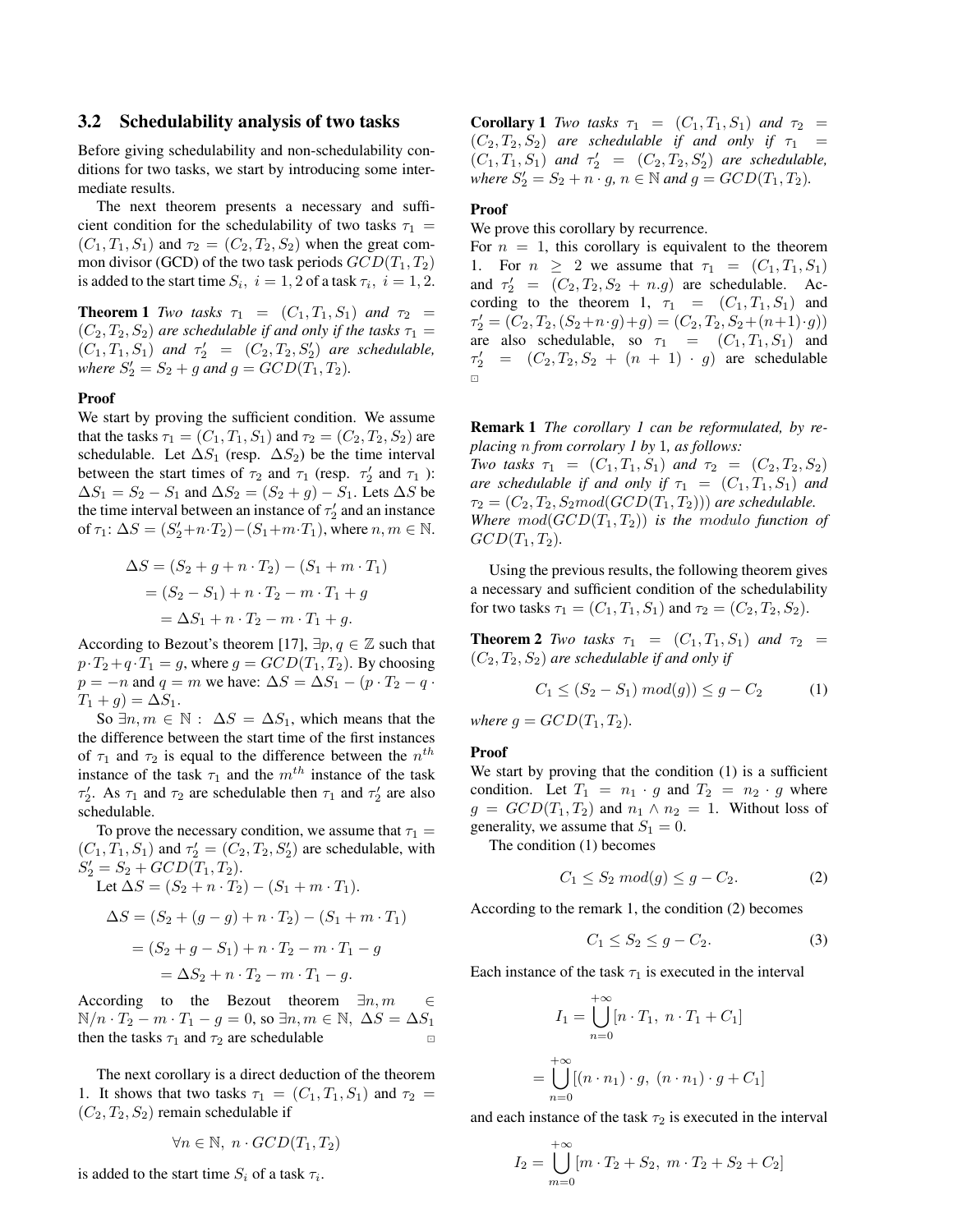$$
= \bigcup_{m=0}^{+\infty} [(m \cdot n_2) \cdot g + S_2, (m \cdot n_2) \cdot g + S_2 + C_2].
$$

For each interval of time of length g, an instance of  $\tau_1$ is executed in the interval [0,  $C_1$ ] and an instance of  $\tau_2$  is executed in the interval  $[S_2, S_2 + C_2]$ .

The condition (3) gives:  $C_1 \leq S_2$  and  $S_2 + C_2 \leq g$ . So  $[0, C_1] \cap [S_2, S_2 + C_2] = \emptyset$  then the tasks  $\tau_1$  and  $\tau_2$ are schedulable.

To prove the necessity of the condition (1), we show that if the condition (1) is not satisfied then the tasks  $\tau_1$ and  $\tau_2$  are not schedulable. Without loss of generality, we assume that  $S_1 = 0$ . The condition (1) is not satisfied means that:

$$
S_2 \mod(g) < C_1 \quad \text{or} \quad g - C_2 < S_2 \mod(g).
$$

According to the remark 1, the last condition becomes:

$$
S_2 < C_1 \quad \text{or} \quad g - C_2 < S_2.
$$

The first condition  $S_2 \, < \, C_1$  means that an instance of the task  $\tau_2$  starts its execution before the end of the execution of the instance of the task  $\tau_1$ , then the two tasks  $\tau_1$  and  $\tau_2$  are not schedulable.

The second condition  $g - C_2 < S_2$  becomes  $g < S_2 +$  $C_2$ , which means that an instance of the task  $\tau_2$  completes its execution outside a time interval of length  $g$ , so it will overlap an instance of  $\tau_1$  which start it execution exactly at the bigenning of a time interval of length equal to  $g$ , then the  $\tau_1$  and  $\tau_2$  are not schedulable.

So in these two last cases the tasks  $\tau_1$  and  $\tau_2$  are not schedulable, which prove the necessety of the condition  $(1)$   $\Box$ 

**Example 1** Let consider two tasks  $\tau_1 = (1, 8, 0)$ *and*  $\tau_1$  = (2, 12, 5)*.*  $GCD(T_1, T_2)$  $GCD(8, 12) = 4$ ,  $GCD(T_1, T_2) - C_2 = 2$  and  $(S_2 - S_1) \mod(GCD(T_1, T_2)) = 5 \mod(4) = 1$ . So *the condition (1) is satisfied then the tasks*  $\tau_1$  *and*  $\tau_2$  *are schedulable (figure 2).*



Figure 2: Scheduling of two tasks

The following corollary gives a specific condition of schedulability for two tasks. Notice that in this corollary the start times are useless because two tasks can be schedulable with many different start times.

**Corollary 2** *Two tasks*  $\tau_1 = (C_1, T_1)$  *and*  $\tau_2 = (C_2, T_2)$ *are schedulable if and only if:*

 $C_1 \leq GCD(T_1, T_2) - C_2$ 

$$
C_1 + C_2 \le GCD(T_1, T_2) \tag{4}
$$

#### Proof

From the condition (1) of the theorem 2 we have:

then

$$
C_1 + C_2 \le GCD(T_1, T_2)
$$

 $\Box$ 

This corollary was presented in [15] as a general necessary and sufficient schedulability condition. We prove here that it is only a specific case of theorem 2.

The theorem 2 gives a time intervals for the schedulability of two tasks. The next theorem gives a non schedulability condition based on the computation of complementary intervals to the intervals where two tasks are schedulables.

**Theorem 3** *Two tasks*  $\tau_1 = (C_1, T_1, S_1)$  *and*  $\tau_2 =$  $(C_2, T_2, S_2)$  *are not schedulable if and only if:* 

$$
(S_2 - S_1) \mod (GCD(T_1, T_2)) \in
$$
  

$$
G \mod (GCD(T_1, T_2) \mod (GCD(T_1, T_2))
$$

$$
[0, C_1[ \cup ] (GCD(T_1, T_2) - C_2), GCD(T_1, T_2)] \tag{5}
$$

#### Proof

Two tasks are not schedulable if and only if the schedulability condition of the theorem 2 is not satisfied, which means that:

$$
C_1 \ge (S_2 - S_1) \ mod(GCD(T_1, T_2)) \tag{6}
$$

or

$$
(S_2 - S_1) \ mod(GCD(T_1, T_2)) \ge GCD(T_1, T_2) - C_2.
$$
\nAs

$$
0 \le (S_2 - S_1) \ mod(GCD(T_1, T_2)) \le GCD(T_1, T_2)
$$

then the condition (6) becomes

$$
0 \le (S_2 - S_1) \ mod(GCD(T_1, T_2)) \le C_1
$$

and the condition (7) becomes

$$
GCD(T_1, T_2) - C_2 \le (S_2 - S_1) \mod(GCD(T_1, T_2))
$$
  

$$
(S_2 - S_1) \mod(GCD(T_1, T_2)) \le GCD(T_1, T_2).
$$
  
And finally

$$
\mathbf{m} \mathbf{u} \mathbf{m} \mathbf{a} \mathbf{y}
$$

$$
(S_2 - S_1) mod (GCD(T_1, T_2)) \in
$$

$$
[0, C_1[ \cup ] (GCD(T_1, T_2) - C_2), GCD(T_1, T_2)[
$$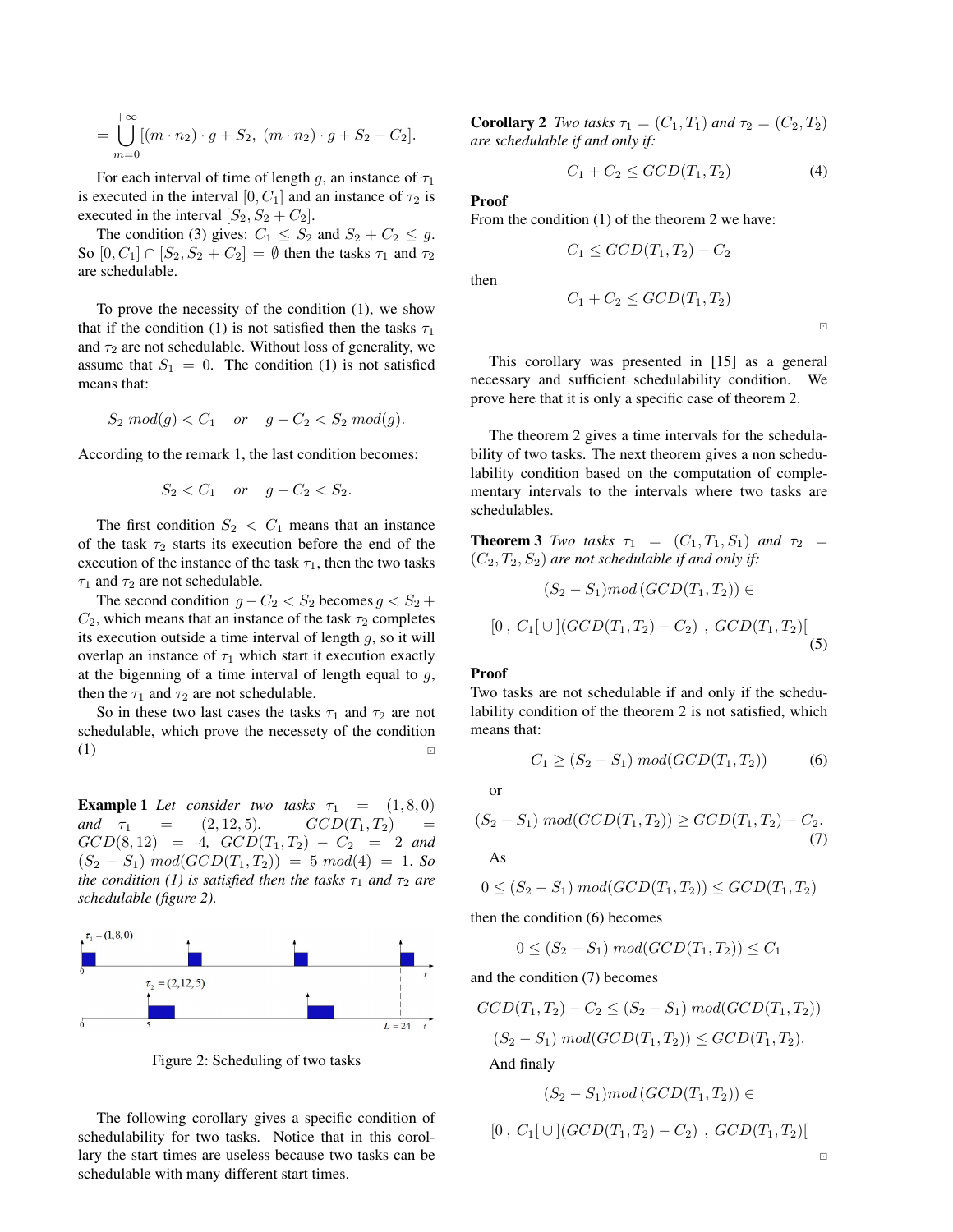Example 2 *Let consider the same tasks of the example 1 and change the start time of the task*  $\tau_2$ *:*  $\tau_1 = (1, 8, 0)$  *and*  $\tau_2 = (2, 12, 3)$ *. We have:* 

$$
(S_2 - S_1) mod(GCD(T_1, T_2)) = 3 mod(4) = 3
$$

*and the time interval*

$$
|(GCD(T_1, T_2) - C_2), GCD(T_1, T_2)| = |(4 - 2), 4|
$$
  
= |2, 4|.

*The condition (5) is satisfied then the tasks*  $\tau_1$  *and*  $\tau_2$  *are not schedulable. As we can see in the figure 3, the third instance*  $\tau_1^3$  *of the task*  $\tau_1$  *starts its execution before that the second instance*  $\tau_2^2$  *of the task*  $\tau_2$  *has completed its execution.*



Figure 3: Overlapping of two tasks

The following corollary gives a specific condition of non schedulability for two tasks.

**Corollary 3** *A set of n tasks*  $\Gamma_n = {\tau_1 = (C_i, T_i), i =}$  $1, n$ } *is not schedulable if at least two tasks*  $\tau_i$  *and*  $\tau_j$  *of* Γ<sup>n</sup> *have comprime periods:*

$$
\exists (i,j) \in [1,n]^2 \text{ such as } GCD(T_i, T_j) = 1 \qquad (8)
$$

#### Proof

If  $\exists (i, j) \in [1, n]^2$ ,  $GCD(T_i, T_j) = 1$ :

The condition (5) of non schedulability of two tasks gives:

$$
[0, C_1[\cup](GCD(T_1, T_2) - C_2), GCD(T_1, T_2)] =
$$

$$
[0, C_1[\cup]1 - C_2, 1]
$$
  
and  

$$
(S_2 - S_1) \text{mod} (GCD(T_1, T_2)) = 0.
$$

Thus the condition (5) is satisfied so  $\tau_1$  and  $\tau_2$  are not schedulable <sup>⊡</sup>

This corollary was presented in [18] as a general necessary and sufficient non schedulability condition. We prove here that it is not true because it is only a specific case of theorem 3 which gives a general necessary and sufficient non schedulability condition.

The next theorem gives the possible start times of the second task to be scheduled when the first task is already scheduled.

**Theorem 4** Let  $\tau_1 = (C_1, T_1)$  be a task already sched*uled and*  $\tau_2 = (C_2, T_2)$  *the task to be scheduled. If*  $\tau_1 = (C_1, T_1)$  *and*  $\tau_2 = (C_2, T_2)$  *are schedulable then the possible start times*  $S_2$  *of*  $\tau_2$  *are given by:*  $\forall n \in \mathbb{N}$  *and*  $\forall m \in [C_1, GCD(T_1, T_2) - C_2]$ 

$$
S_2 = S_1 + n \cdot GCD(T_1, T_2) + m \tag{9}
$$

#### Proof

Let assume that a task  $\tau_1 = (C_1, T_1)$  is already scheduled and a task  $\tau_2 = (C_2, T_2)$  is a task to be scheduled. According to the theorem 2,  $\tau_1 = (C_1, T_1)$  and  $\tau_2 = (C_2, T_2)$  are schedulable if and only if:

$$
C_1 \le (S_2 - S_1) mod(g)) \le g - C_2
$$

where  $g = GCD(T_1, T_2)$ . Let  $(S_2 - S_1) \mod(g) = n$ with  $C_1 \leq n \leq g - C_2$ 

which is equivalent to:

 $S_2 - S_1 = n + m \cdot g$  with  $C_1 \le n \le g - C_2$  and  $m \in \mathbb{N}$ so  $S_2 = S_1 + n + m \cdot g$  with  $C_1 \le n \le g - C_2$  and  $m \in \mathbb{N}$ 

**Example 3** Let consider a task  $\tau_1 = (1, 10)$  already *scheduled and*  $\tau_2 = (3, 15)$  *the task to be scheduled. We assume that the start time of*  $\tau_1$  *is*  $S_1 = 0$ *. As*  $GCD(T_1, T_2) = 5$  and  $C_1 + C_2 = 4 \leq 5$  so the condition *(4) is satisfied then the tasks*  $\tau_1$  *and*  $\tau_2$  *are schedulable. The theorem 5 gives:*

 $S_2 = 0 + n \cdot 5 + m$  *where*  $n \in \mathbb{N}$  *and*  $1 \le m \le 5 - 3$ *. So*  $S_2 = 5 \cdot n + m$  *where*  $n \in \mathbb{N}$  *and*  $1 \le m \le 2$ *.* S<sup>2</sup> *belongs to the following set:*

$$
S_2 \in \{1, 2, 6, 7, 11, 12, 16, 17, \cdots\}.
$$

*The figure 4 shows some possible start times of the task*  $\tau_2$ .



Figure 4: Scheduling possibilities for two tasks

#### 3.3 Schedulability analysis for more than two tasks

Contrary to the schedulability study for two tasks where a necessary and sufficient condition of schedulability ex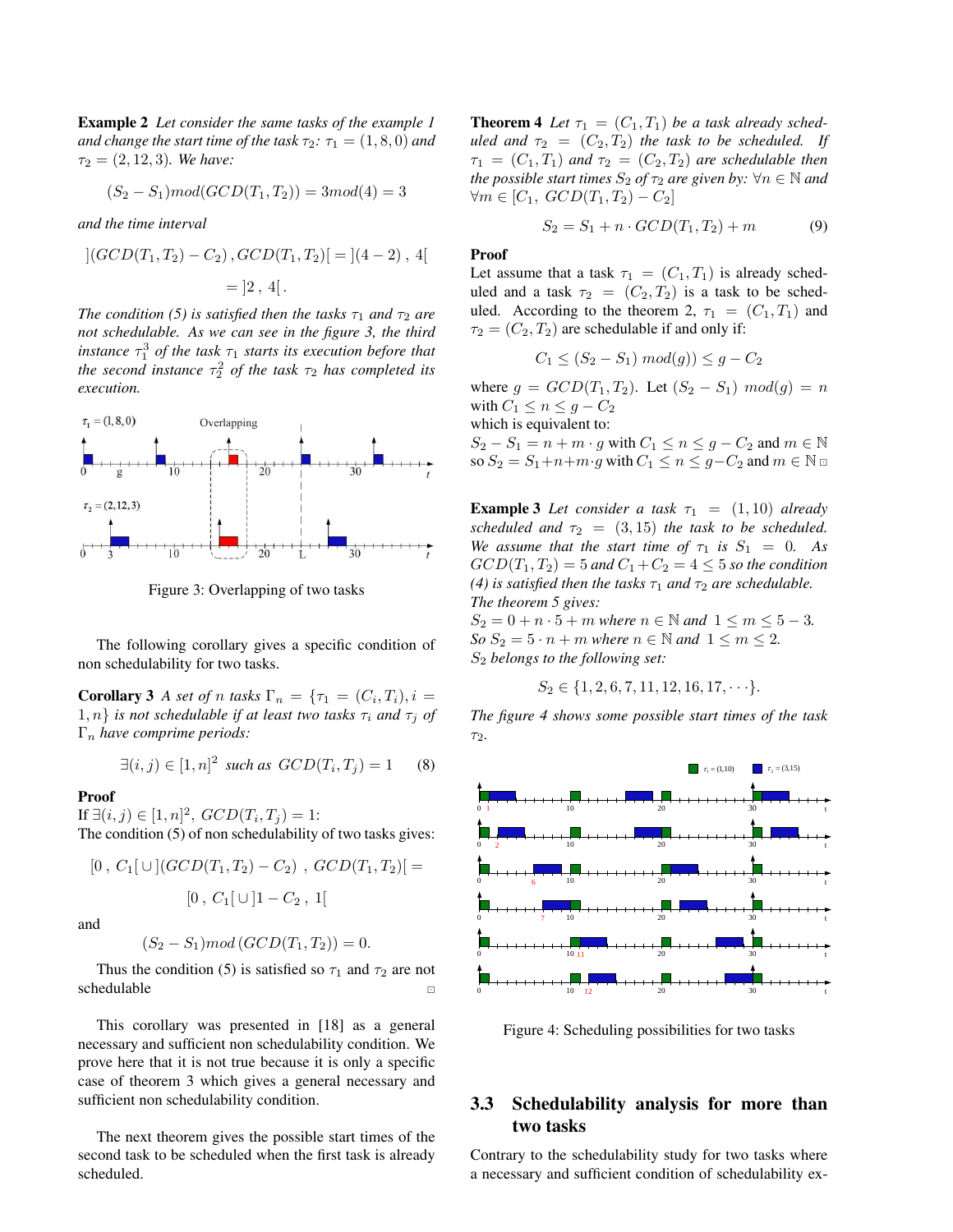ists, there is no necessary and sufficient condition for more than two tasks [15].

It has been proven in [15] that the necessary and sufficient condition of schedulability for two tasks (4) given in the corollary 2 becomes a sufficient condition in the case of more than two tasks:

$$
\sum_{i=1}^{n} C(t_i) \le GCD(\forall i, T_i)
$$
 (10)

However, it is a very restrictive condition of schedulability for a set of tasks. The next example illustrates this restriction.

**Example 4** Let consider four tasks  $\tau_1 = (1, 6)$ ,  $\tau_2 =$ (1, 8),  $\tau_3 = (1, 12)$  *and*  $\tau_4 = (1, 24)$ *. We have*  $g =$  $GCD(T_1, T_2, T_3, T_4) = 2$ . These four tasks do not sat*isfy the condition (10)*

$$
\sum_{i=1}^{4} C_i = 4 > g.
$$

*However, this set of tasks is schedulable as shown in the figure 5.*



Figure 5: Scheduling of four tasks

The next theorem gives a schedulability condition for a set of tasks that does not satisfy the condition (10).

**Theorem 5** Let  $\Gamma_n = \{\tau_i = (C_i, T_i), i = 1, n\}$  be a *set of tasks that satisfies the condition (10). Let*  $\tau_c$  *be the task to be scheduled such as*  $\Gamma_n \cup \{ \tau_c \}$  *does not satisfy the condition (10).*  $\tau_c$  *is schedulable if:*  $\exists \tau_i = (C_i, T_i) \in$  $\Gamma_n$ ,  $T_i \neq g$  *such as* 

$$
C_i \cdot \delta(T_c \text{mod}(T_i)) \ge C_c \tag{11}
$$

*Where* mod *is the* modulo *function and* δ *is the Kronecker symbol:*

$$
\delta[i] = \begin{cases} 1 & \text{if } i = 0 \\ 0 & \text{otherwise} \end{cases}
$$

Proof

The condition (11) is equivalent to

$$
T_c
$$
 is a multiple of  $T_i$  and  $C_i \geq C_c$ .

We assume that the tasks of  $\Gamma_n$  satisfy the condition (10) and all their first instances  $\tau_i^1$  are scheduled in the time interval  $[0, g]$ . In a time interval  $[n \cdot g, (n+1) \cdot g]$ , an instance  $\tau_i^j$  is executed during the interval  $[n \cdot g + S_i, (n+1) \cdot g + S_i + C_i]$ , and no other instance of  $\Gamma_n$  could be executed in this interval. As we supposed that  $T_i > g$  then some intervals of length g do not contain any instance of  $\tau_i$ . In these intervals we can schedule a task which has the same period and WCET as  $\tau_c$ . As such a task can be scheduled thus the task  $\tau_c$ which has the same or a multiple period as  $\tau_i$  and a worst execution time  $C_c \leq C_i$ , can be scheduled □

**Theorem 6** Let  $\Gamma_n = \{ \tau_i = (C_i, T_i), i = 1, n \}$  be a *set of tasks that satisfies the condition (10). Let*  $\tau_c$  *be the task to be scheduled such as*  $\Gamma_n \cup \{\tau_c\}$  *do not satisfy the condition (10).*  $\tau_c$  *is schedulable if:*  $\exists \tau_i = (C_i, T_i) \in$ Γn, T<sup>i</sup> > g *such as*

$$
C_i \cdot \delta(T_c \cdot mod(2g) + T_i \cdot mod(2g)) \ge C_c \tag{12}
$$

Proof

The condition  $(12)$  is equivalent to:

$$
T_i
$$
 and  $T_c$  are multiple of  $2 \cdot g$  and  $C_i \ge C_c$ .

We assume that the tasks of  $\Gamma_n$  satisfy the condition (10) and all their first intances  $\tau_i^1$  are scheduled in the time interval  $[0, g]$ .

Let 
$$
T_i = 2 \cdot n_i \cdot g
$$
 and  $T_c = 2 \cdot n_c \cdot g$ .  
Let  $S_c = S_i + g$ .

The start times of the instances  $\tau_i^j$  and  $\tau_c^j$  are given by

$$
S_i^j = S_i + n \cdot T_i = S_i + 2n \cdot n_i \cdot g, \ n \in \mathbb{N}
$$

and

$$
S_c^j = S_i + g + m \cdot T_c = S_i + g + 2m \cdot n_c \cdot g, \ n \in \mathbb{N}.
$$

The instances  $\tau_c^j$  and  $\tau_i^j$  overlap if  $S_c^j = S_i^j$  then  $\exists n, m \in \mathbb{N}, S_i + g + 2m \cdot n_c \cdot g = S_i + 2n \cdot n_i \cdot g$  which gives  $2m \cdot n_c + 1 = 2n \cdot n_i$  or  $2(n \cdot n_i - m \cdot n_c) = 1$  that is impossible, so no instance  $\tau_c^j$  overlaps  $\tau_i^j$ , then the task  $\tau_c$  is schedulable

**Corollary 4** Let  $\Gamma_n = \{ \tau_i = (C_i, T_i), i = 1, n \}$  be a set *of tasks that satisfy the condition (10). Let*  $\tau_c$  *be the task to be scheduled.*  $\tau_c$  *is schedulable if:* 

$$
\left[g - \sum_{i=1}^{n} C_i\right] \cdot \delta \left[T_c \cdot mod(g)\right]
$$

$$
+ \sum_{i=1}^{n} C_i \cdot \delta \left[T_c mod(T_i) \cdot \left(T_c \cdot mod(2g) + T_i \cdot mod(2g)\right)\right]
$$

$$
\ge C_c.
$$
(13)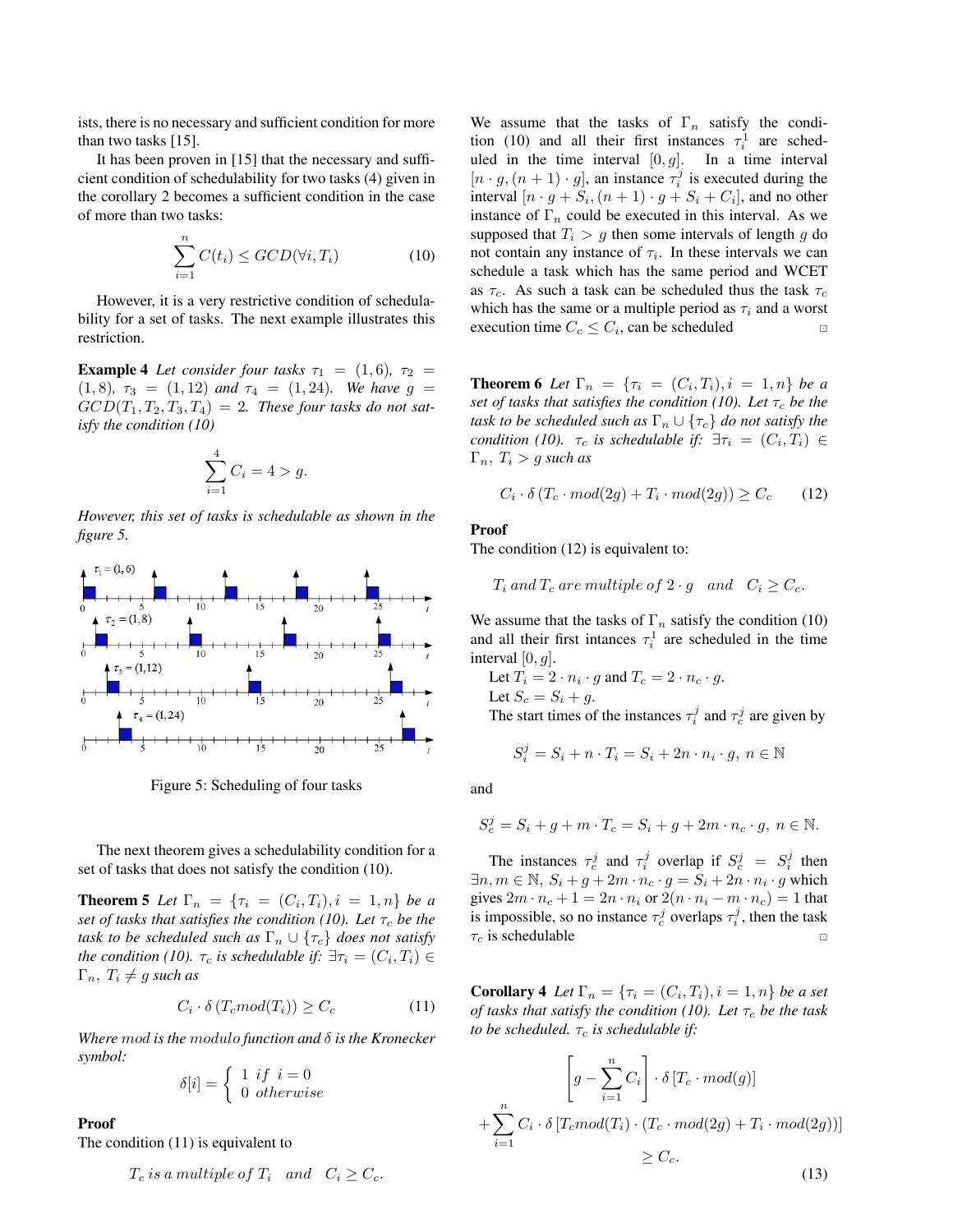#### Proof

The condition (13) can be written as

$$
[g - \sum_{i=1}^{n} C_i] \cdot \delta [T_c \cdot mod(g)]
$$
  
+ 
$$
\sum_{i=1}^{n} C_i \cdot \delta [T_c mod(T_i)] \cdot \delta [T_c \cdot mod(2g) + T_i \cdot mod(2g)]
$$
  

$$
\geq C_c.
$$

(14)

Let  $\tau_c = (C_c, T_c)$  the task to be scheduled.

If  $g - \sum_{i=1}^{n} C_i > 0$  and  $T_c$  is a multiple of g then the task  $\tau'_c = ((g - \sum_{i=1}^n C_i), T_c)$  is schedulable.

If  $\exists \tau_i \in \Gamma_n$  such as  $T_c mod(T_i) = 0$  or  $T_c mod(2g) +$  $T_i \cdot mod(2g) = 0$  then the task  $\tau''_c = (C_i, T_c)$  is schedulable.

Let  $\Gamma_s$  be the set of tasks  $\tau = (C_i, T_c)$  which are schedulable. If  $\sum$  $\tau_{c_i} \in \Gamma_s$  $C_i \geq C_c$  than the task  $\tau_c = (C_c, T_c)$  is schedulable ⊡

The following section presents the scheduling heuristic based on this schedulability condition.

### 4 Scheduling heuristic

Now, we propose a scheduling heuristic based on the schedulability condition presented in the previous section. First, the heuristic (algorithm 1) initializes the set  $\Gamma$  with the system of *n* tasks to schedule, and the sets  $\Gamma', \Gamma'', \Gamma'''$ and  $\Gamma_s$  with the empty set.  $\Gamma'$  will contain the schedulable tasks that satisfy the condition (10) and  $\Gamma'' = \Gamma \setminus \Gamma'$ will contain the relative complement set of  $\Gamma'$  in  $\Gamma$ .  $\Gamma_s$ will contain the schedulable tasks that satisfy the condition (13).  $\Gamma'''$  is used for temporary computations. The heuristic builds iteratively, according to the index  $k$  of the task  $\tau_k$  from  $\Gamma$ , the set  $\Gamma'$  of tasks which satisfies the condition (10). Then it creates the set  $\Gamma'' = \Gamma \setminus \Gamma'$ , and it applies iteratively, according to the index  $i$  of the task  $\tau_i$  from  $\Gamma''$ , the schedulability condition (13) as follows. To schedule a task  $\tau_i$  from  $\Gamma''$ , the heuristic computes iteratively, according to the index j of the task  $\tau_i$  from  $\Gamma', C_j \cdot \delta \left[ T_i mod(T_j) \right] \cdot \delta \left[ T_i \cdot mod(2g) + T_j \cdot mod(2g) \right],$ and adds them to  $g - \sum_{n=1}^{\infty}$  $i=1$  $C_i$ . If the condition (13) is satisfied, that is the result of the previous summation

is greater or equal to the  $C_i$  of the task  $\tau_i$ , then this latter task and the tasks  $\tau_j$  which satisfy the condition  $T_i \cdot mod(g) \cdot (T_i \cdot mod(2g) + T_j \cdot mod(2g)) = 0$ , are moved to the set  $\Gamma_s$ . The heuristic stops when  $\Gamma'$  or  $\Gamma''$ becomes empty. Finally, if the set  $\Gamma''$  is empty then the initial set  $\Gamma$ , else it is not schedulable but the set  $\Gamma_s \cup \Gamma'$ is schedulable.

The following example illustrates the execution of our heuristic in the case of a set of four tasks.

**Example 5** Let consider a set of six tasks 
$$
\Gamma = \{\tau_1 = (1, 12), \tau_2 = (3, 16), \tau_3 = (1, 20), \tau_4 = (2, 24), \tau_5 =
$$

 $(1, 40)$ *},*  $g = GCD(12, 16) = 4$  *and*  $C_1 + C_2 = 4$ *. The condition (4) gives:*  $C_1 + C_2 = GCD(T_1, T_2)$  *so it does not give any information about the schedulability of the rest of the tasks of* Γ*.*

*The set of tasks*  $\Gamma'$  *is initialized by*  $\Gamma' = \{ \tau_1 =$  $(1, 12), \tau_2 = (3, 16)$  $\Gamma'' = \{ \tau_3 = (1, 20), \tau_4 = (2, 24), \tau_5 = (1, 40) \}.$ Let apply the condition (13) to the rest of tasks of  $\Gamma''$ . *The first term of the condition (13) becomes:*

$$
\left[g - \sum_{i=1}^{n} C_i\right] \cdot \delta \left[T_c \cdot mod(g)\right] = (4 - 1 - 3) \cdot \delta \left[T_c \cdot mod(g)\right] = 0.
$$

*For*  $\tau_c = \tau_3 = (1, 20)$ *, the condition (13) gives:* 

$$
\sum_{i=1}^{2} C_i \cdot \delta \left[ T_c mod(T_i) \cdot (T_c \cdot mod(2g) + T_i \cdot mod(2g)) \right]
$$

$$
= C_1 \cdot \delta \left[ T_c mod(T_1) \cdot (T_c \cdot mod(2g) + T_1 \cdot mod(2g)) \right]
$$

$$
+C_2 \cdot \delta \left[ T_c mod(T_2) \cdot (T_c \cdot mod(2g) + T_2 \cdot mod(2g)) \right]
$$

- $= 1 \cdot \delta [20mod(12) \cdot (20 \cdot mod(2 \cdot 4) + 12 \cdot mod(2 \cdot 4))]$
- $+3 \cdot \delta [20mod(16) \cdot (20 \cdot mod(2 \cdot 4) + 16 \cdot mod(2 \cdot 4))]$

$$
= 1 \cdot \delta[8\cdot(4+4)] + 3 \cdot \delta[4\cdot(4+0)] = 0 \not\geq C_3 = 1.
$$

*The condition (13) is not satisfied so the task*  $\tau_3$  *is not schedulable.*  $\tau_3$  *is removed from*  $\Gamma''$ :  $\Gamma'' = \{ \tau_4 =$  $(2, 24), \tau_5 = (1, 40)$ .

*For*  $\tau_c = \tau_4 = (2, 24)$ *, the condition (13) gives:* 

- $1 \cdot \delta [24mod(12) \cdot (24 \cdot mod(2 \cdot 4) + 12 \cdot mod(2 \cdot 4))]$
- $+3 \cdot \delta [24mod(16) \cdot (24 \cdot mod(2 \cdot 4) + 16 \cdot mod(2 \cdot 4))]$

$$
= 1 \cdot \delta [0] + 3 \cdot \delta [0] = 4 > C_4 = 2
$$

The condition (13) is satisfied so the task  $\tau_4$  is schedu*lable.*  $\tau_4$  *is removed from*  $\Gamma''$  *to*  $\Gamma_s$  *and*  $\tau_1$  *is removed from*  $\Gamma'$  *to*  $\Gamma_s$ *:*  $\Gamma_s$  = { $\tau_1$  = (1, 12),  $\tau_4$  = (2, 24)} *and*  $\Gamma'' = {\tau_5 = (1, 40)}$ *. and*  $\Gamma' = {\tau_2 = (1, 40)}$ *For*  $\tau_c = \tau_5 = (1, 40)$ *, the condition (13) gives:* 

 $3 \cdot \delta [40mod(16) \cdot (40 \cdot mod(2 \cdot 4) + 16 \cdot mod(2 \cdot 4))]$ 

$$
3 \cdot \delta [0] = 3 > C_5 = 1
$$

*The condition (13) is satisfied so the task*  $\tau_5$  *is schedulable, then:*  $\Gamma_s = \{ \tau_1 = (1, 12), \tau_2 = (1, 40), \tau_4 =$  $(2, 24)$ ,  $\tau_5 = (1, 40)$  *and*  $\Gamma'' = \emptyset$  *and*  $\Gamma' = \emptyset$ *. The initial set*  $\Gamma$  *is not schedulalbe but the set*  $\Gamma'' \cup \Gamma_s = \Gamma_s$  *is schedulable.*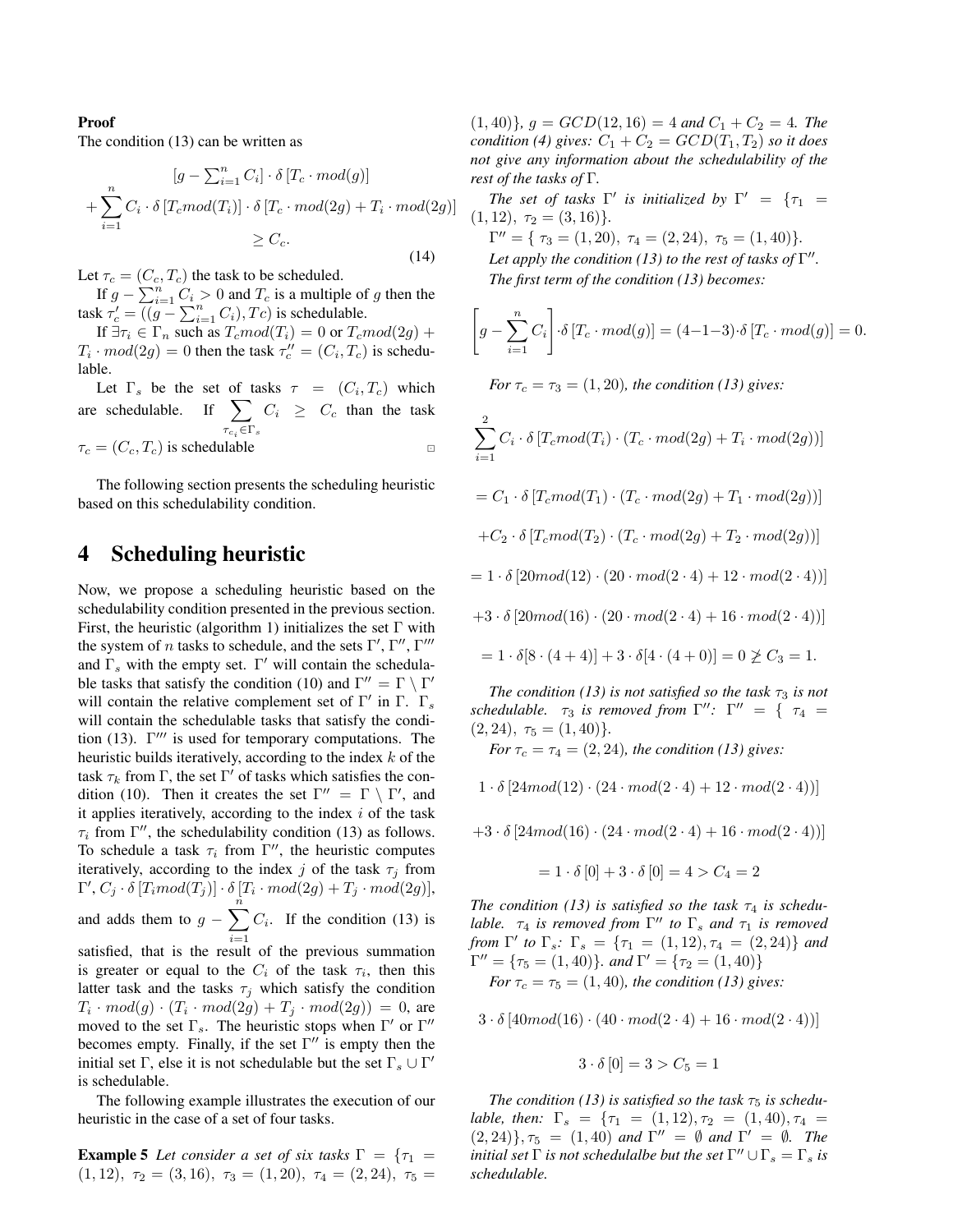Algorithm 1 Scheduling Algorithm

1: Initialization of the set  $\Gamma$  with the *n* tasks to be scheduled. Initialization with the empty set of the set  $\Gamma'$ which will contain the tasks satisfying the condition (10), of the set  $\Gamma''$  which will contain the tasks which does not satisfy the condition (10), of the set  $\Gamma_s$  which will contain the schedulable tasks that satisfies the condition (13), and of the set  $\Gamma'''$  which will contain

temporary tasks. 2:  $\Gamma' = {\tau_1}$  where  $\tau_1 \in \Gamma$ . 3: for  $k = 2$  to n do 4:  $g = GCD(T_i, \tau_i \in \Gamma' \cup {\tau_k})$ 5:  $C = C_k$ 6: **for**  $l = 1$  to  $|\Gamma'|$  **do** 7:  $C = C + C_l$ 8: end for 9: if condition (10) is satisfied, i.e.  $C \leq g$  then 10: Copy the task  $\tau_k$  from  $\Gamma$  to  $\Gamma'$ . 11: else 12: Copy the task  $\tau_k$  from  $\Gamma$  to  $\Gamma''$ . 13: end if 14: end for 15: Let  $m = |\Gamma'|$ . 16: Let  $g = GCD(\tau_i, \ \forall \tau_i \in \Gamma')$ 17: Let  $C' = g - \sum_{n=1}^{m}$ 1  $C_i$ 18: Let  $i = 1$ 19: **while**  $\Gamma' \neq \emptyset$  and  $i \leq n - m$  **do** 20: Let C=0  $21:$  Let  $i=1$ 22: for  $j = 1$  to m do 23: **if**  $T_i mod(T_j) \cdot (T_i mod(2g) + T_j mod(2g)) = 0$ then 24:  $C = C + C_j$ 25: Move the task  $\tau_j$  from Γ' to Γ''' 26: end if 27: end for 28: if  $T_i \cdot mod(g) = 0$  then  $29:$  $^{\prime\prime}$  =  $C^{\prime}$ 30: else  $31:$  $C'' = 0$ 32: end if 33: if condition (13) is satisfied, i.e.  $C'' + C \ge C_i$ then 34: Move the task  $\tau_i$  from  $\Gamma''$  to  $\Gamma_s$ 35: Move the tasks of  $\Gamma'''$  to  $\Gamma_s$ 36: end if 37: increment i 38: end while 39: if  $\Gamma' \cup \Gamma_s = \Gamma$  then 40: Γ is schedulable.

- 41: else
- 42: Γ is not schedulable.

```
43:
\Gamma' \cup \Gamma_s is schedulable.
```
44: end if

*The figure 6 shows the result obtained with our scheduling heuristic for the set of tasks* Γ*. This result is displayed using the software SAS [19].*



Figure 6: Scheduling of four tasks using the heuristic

## 5 Conclusion and further work

In this paper we present a schedulability analysis in the case of non-preemptive tasks with strict periods. We start by giving a schedulability condition for two tasks then we give the schedulability condition for a set of more than two tasks. We finally propose a scheduling heuristic which is based on this schedulability condition, where a set of tasks is already scheduled and a new task is to be scheduled.

Further work will propose a more general schedulability analysis in the case where the deadline is different from the period, since in this paper we addressed a schedulability analysis in the case where the period is equal to the deadline. Also, we plan to study the schedulability of nonpreemptive tasks with strict and non-strict period.

### References

- [1] C. L. Liu and J. W. Layland. Scheduling algorithms for multiprogramming in a hard-real-time environment. *Journal of the ACM*, 1973.
- [2] H. Ramaprasad and F. Mueller. Tightening the bounds on feasible preemption points. In *RTSS '06: Proceedings of the 27th IEEE International Real-Time Systems Symposium*, pages 212–224, Washington, DC, USA, 2006. IEEE Computer Society.
- [3] H. Ramaprasad and F. Mueller. Bounding worst-case response time for tasks with non-preemptive regions. In *RTAS '08: Proceedings of the 2008 IEEE Real-Time and Embedded Technology and Applications Symposium*, pages 58–67, Washington, DC, USA, 2008. IEEE Computer Society.